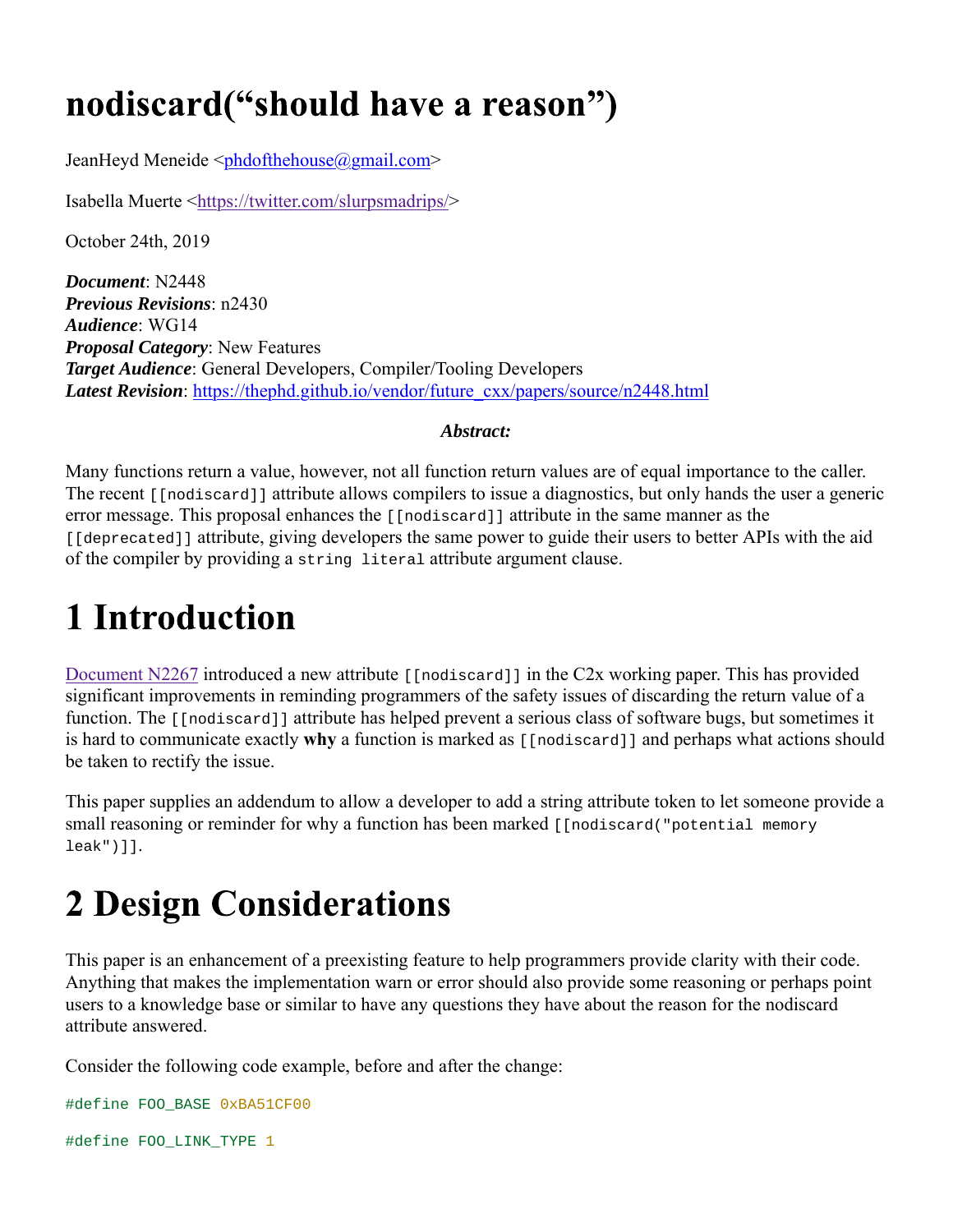**struct** foo { /\* ... \*/ }; [[nodiscard]] int foo\_get\_value(**struct** foo\*);

#### **2.0.1 Status Quo:**

```
[[nodiscard]] 
foo* foo_create(int, struct foo*);
[[nodiscard]] 
int foo_compare(struct foo*, struct foo*);
// Always > 0
const int kHandles = ...;
int main (int, char*[]) {
  foo* foo_handles[kHandles + 1] = { };
   foo_handles[0] = foo_create(BASE_FOO, NULL);
  for (int i = 1; i < k Handles; +i) {
     foo_handles[i] = foo_create(FOO_LINK_TYPE, foo_handles[0])
   }
  /* sometime later */
  for (int i = 0; i < k Handles,
     foo_compare(foo_handles[0], foo_handles[i]), foo_get_value(foo_handles[i]) > 0; 
    // ^ warning: function return value marked nodiscard was discarded
    ++i) {
      /* process... */
   }
  return 0;
}
```
 $\bigwedge$  - warning, but it is a generic warning; what exactly went wrong here?

#### **2.0.2 With Proposal:**

```
[[nodiscard("memory leaked")]] 
struct foo* foo_create(int, struct foo*);
[[nodiscard("value of foo comparison unused")]] 
int foo_compare(struct foo*, struct foo*);
// Always > 0
const int kHandles = ...;
int main (int, char*[]) {
  struct foo* foo_handles[kHandles + 1] = { };
  foo\_handles[0] = foo\_create(BASE_FOO, NULL);for (int i = 1; i < k Handles; +i) {
     foo_handles[i] = foo_create(FOO_LINK_TYPE, foo_handles[0])
   }
  /* sometime later */
  for (int i = 0; i < k Handles,
     foo_compare(foo_handles[0], foo_handles[i]), foo_get_value(foo_handles[i]) > 0;
```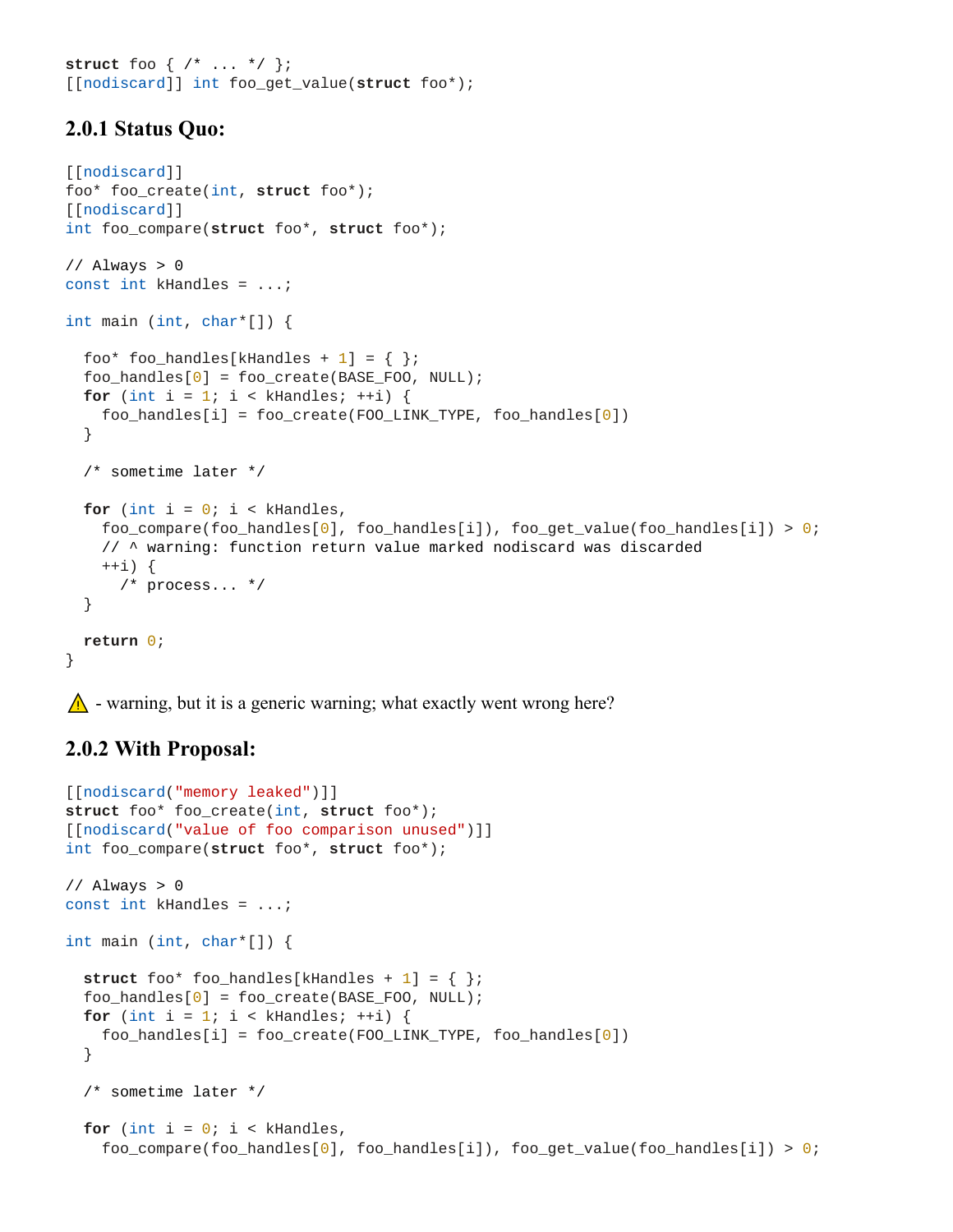```
// ^ warning: function return marked nodiscard was discarded - value of foo comparison 
      unused
  ++i) {
    /* process... */
 }
return 0;
```
 $\blacktriangleright$  - warning much more clearly makes it obvious that a comma was used with the return value of foo\_compare, and not &&.

The design is very simple and follows the lead of the deprecated attribute. We propose allowing a string literal to be passed as an attribute argument clause, allowing for [[nodiscard("use the returned token with lib\_foobar")]]. The key here is that there are some nodiscard attributes that have different kinds of "severity" versus others.

Adding a reason to nodiscard allows implementers of the standard library, library developers, and application writers to benefit from a more clear and concise error beyond error:<line>: value marked [[nodiscard]] was discarded. This makes it easier for developers to understand the intent for return values for the used libraries (and understand from which individual expression errors originate in complex expressions).

### **3 Implementation Experience**

This is in the official C++ Standard, and has been merged into Clang already as well as merged into GCC. It would be good to maintain parity with C++ to allow headers that work in both languages to continue to use the same syntax, since this is going to be an increasingly useful existing practice.

## **4 Proposed Wording**

This proposed wording is currently relative to Working Paper N2385. The intent of this wording is to allow for the [[nodiscard]] attribute to be able to take a string literal.

### 4.1 Changes

}

Rewrite §6.7.11.2 "The nodiscard attribute"'s **Constraint** subsection as follows:

The nodiscard attribute shall be applied to the identifier in a function declarator or to the definition of a structure, union, or enumeration type. It shall appear at most once in each attribute list. If an attribute argument clause is present, it shall have the form:

( *string-literal* )

Add a clause just beneath the first clause in the **Recommended Practice** subsection as follows:

The diagnostic message may include text provided by the string literal within the attribute argument clause of any nodiscard attribute applied to the name or entity.

Add a third example after the first two in the **Recommended Practice** subsection as follows: